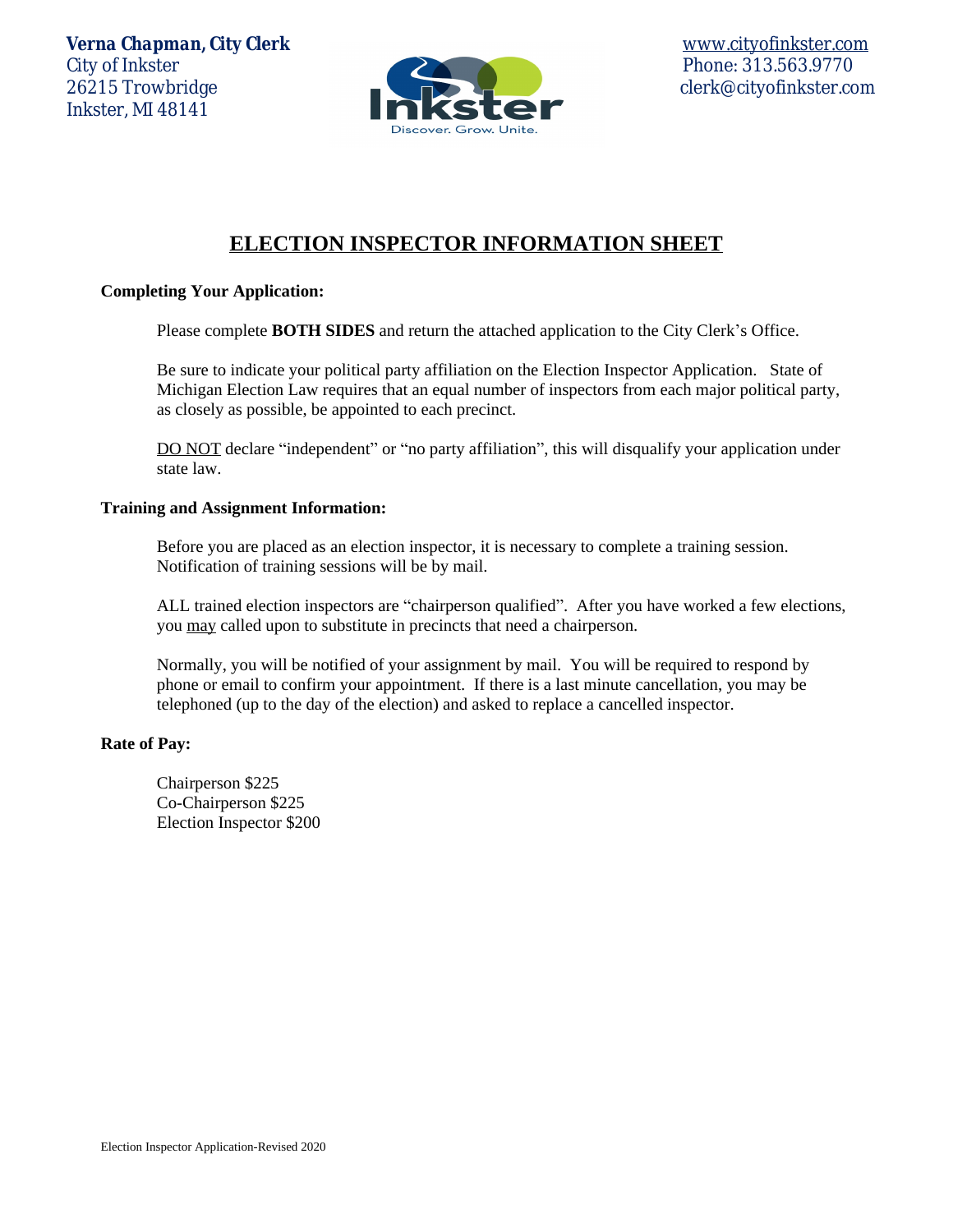Instruction<br>City of Inkster<br>26215 Trowbridge<br>Inkster, MI 48141



|                                                                                                                                                                                       |                                              | Date of Birth $\frac{1}{\sqrt{1-\frac{1}{2}}}$ |  |  |
|---------------------------------------------------------------------------------------------------------------------------------------------------------------------------------------|----------------------------------------------|------------------------------------------------|--|--|
|                                                                                                                                                                                       |                                              |                                                |  |  |
| <b>Street</b>                                                                                                                                                                         | City/State                                   | <b>Example</b> 2ip                             |  |  |
|                                                                                                                                                                                       |                                              |                                                |  |  |
|                                                                                                                                                                                       | Medical Emergency Contact # ________________ |                                                |  |  |
|                                                                                                                                                                                       |                                              |                                                |  |  |
| Registered to vote in                                                                                                                                                                 |                                              |                                                |  |  |
|                                                                                                                                                                                       |                                              |                                                |  |  |
|                                                                                                                                                                                       |                                              |                                                |  |  |
| Political Party Affiliation (to be eligible for appointment you MUST specify and check one choice):<br>$\Box$ Republican $\Box$ Democratic $\Box$ Libertarian Other (please complete) |                                              |                                                |  |  |
| (Michigan law requires that you designate a qualified party. Please note that "Independent" is NOT a valid party<br>designation for election inspectors.)                             |                                              |                                                |  |  |
| 2021 Election(s) you are available to work: □ May 4 □ August 3                                                                                                                        |                                              | November 2                                     |  |  |
| Have you ever been convicted of a felony or election crime?                                                                                                                           | Yes                                          | <b>No</b>                                      |  |  |
| Education (highest grade completed or degree held): ____________________________                                                                                                      |                                              |                                                |  |  |
| Languages other than English that you speak (if                                                                                                                                       |                                              |                                                |  |  |
| Employment Background (please include current or last place of employment and type of work)                                                                                           |                                              |                                                |  |  |
|                                                                                                                                                                                       |                                              |                                                |  |  |
|                                                                                                                                                                                       |                                              |                                                |  |  |
| Past experience as Election Inspector, if any (include jurisdiction):                                                                                                                 |                                              |                                                |  |  |
|                                                                                                                                                                                       |                                              |                                                |  |  |
| Do you have transportation? Yes No                                                                                                                                                    |                                              |                                                |  |  |
|                                                                                                                                                                                       |                                              |                                                |  |  |
| Will you work at any polling place? Ves No If not,                                                                                                                                    |                                              |                                                |  |  |
| How often do you use a computer? Daily DWeekly DOccasionally DRarely DNever<br>Election Inspector Application-Revised 2020                                                            |                                              |                                                |  |  |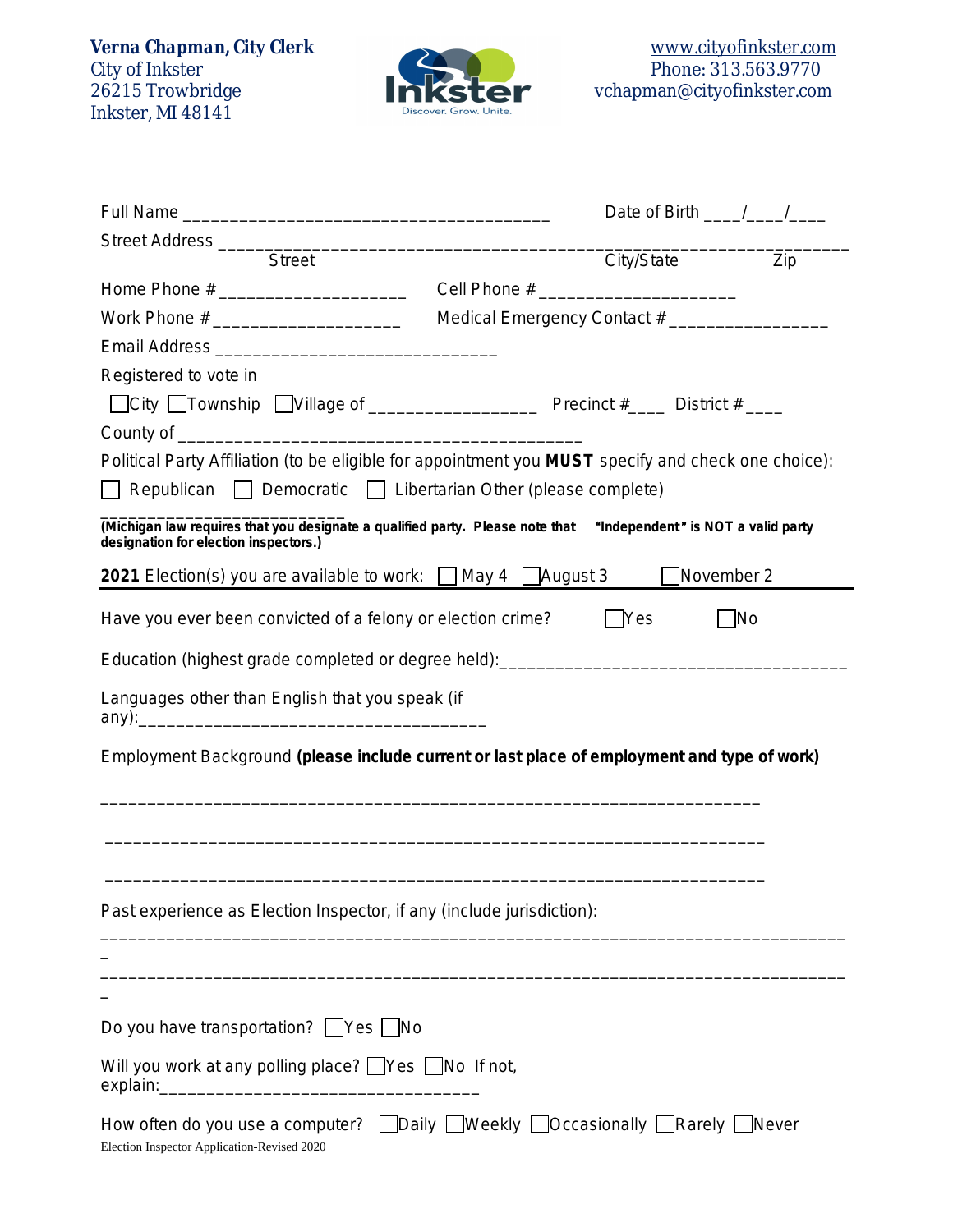# **Please rate your computer experience: 5 = very experienced 1= not experienced**

|                                  | 2 |  | 5 |
|----------------------------------|---|--|---|
| Laptop Computer                  |   |  |   |
| Familiarity with                 |   |  |   |
| Mouse/Keyboard                   |   |  |   |
| Data Entry                       |   |  |   |
| <b>Navigating Drives/Folders</b> |   |  |   |
| Creating documents or files      |   |  |   |
| Saving documents to a Flash      |   |  |   |
| Drive                            |   |  |   |
| Error Message Problem solving    |   |  |   |

Training is a necessary component for the position of Election Inspector. Given this, would you be available for training as required by the State of Michigan when notified by the City of Inkster, City Clerk Department? Yes No

All election inspectors must be able to perform several essential job functions, including:

- The ability to move, lift and assemble voting booths, ballot bags, and voting equipment with weights occasionally exceeding 20 pounds;
- The visual ability to read precinct lists, applications to vote, and ballots as well as other clerical work assigned by the Chairperson;
- The ability to deal with the public in a courteous, patient, and efficient manner; and
- The ability to sustain long periods of sitting and standing throughout the day, as the demands of voters may require.

**I CERTIFY THAT I am not a member or a known active advocate\* of a political party other than the party identified above; that I have no history of felony or election crime convictions; that I will inform the city should I or any immediate family member be a candidate for nomination or election to any office during any election in (year); and that the foregoing statements are true to the best of my knowledge and belief.** 

**Signature** Date Date Date

**\_\_\_\_\_\_\_\_\_\_\_\_\_\_\_\_\_\_\_\_\_\_\_\_\_\_\_\_\_\_\_\_\_\_\_\_\_\_\_\_\_\_\_\_\_\_\_\_\_\_\_\_\_\_ \_\_\_\_\_\_\_\_\_\_\_\_\_\_\_\_\_\_\_\_\_\_\_\_\_\_**

# **PLEASE RETURN APPLICATION BY MAIL OR IN-PERSON TO:**

**City of Inkster Clerk's Office 26215 Trowbridge Inkster, MI 48141**

**\*A "Known Advocate" of another political party is defined to mean a person who 1) is delegate to the convention or an office of another political party 2) is affiliated with another party through an elected or appointed government position or 3) has made documented public statements specifically supporting by name another political party or its' candidates in the same calendar year as the election at which the person will serve as an Election Inspector. "Documented public statements reported by the news media or written statements with a clear and unambiguous attribution to the applicant.**